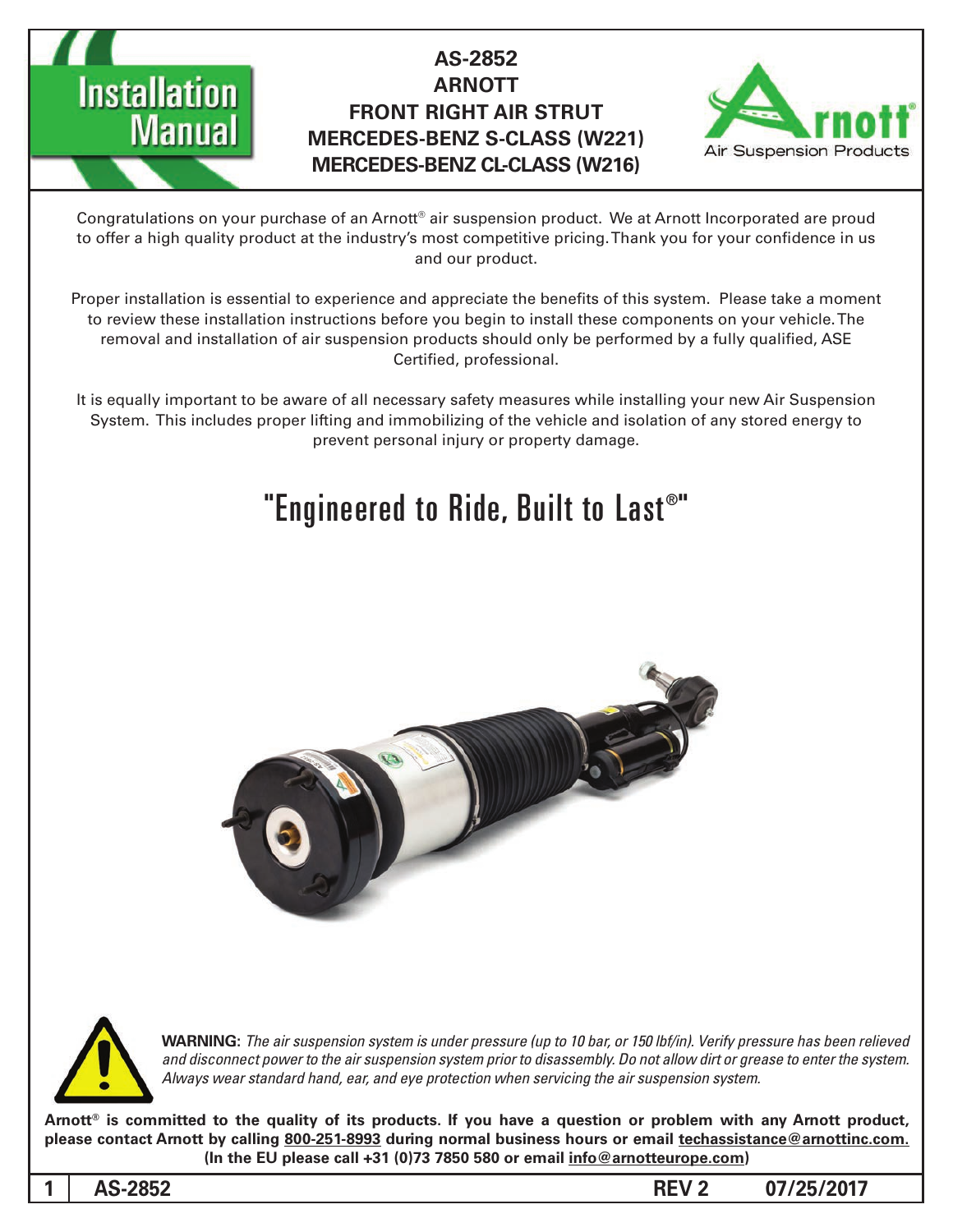

### **AS-2852 ARNOTT FRONT RIGHT AIR STRUT MERCEDES-BENZ S-CLASS (W221) MERCEDES-BENZ CL-CLASS (W216)**



#### **GENERAL INFORMATION:**

Reading this manual signifies your agreement to the terms of the general release, waiver of liability, and hold harmless agreement, the full text of which is available at www.arnottinc.com.

- Not to be stored below  $5^{\circ}$ F (-15 $^{\circ}$ C) or above 122 $^{\circ}$ F (50 $^{\circ}$ C).
- Avoid damage to air lines and cables.
- Removal and installation is only to be performed by fully qualified personnel.
- Use car manufacturer's diagnostic software.

**CAUTION:** Damage to the vehicle and air suspension system can be incurred if work is carried out in a manner other than specified *in the instructions or in a different sequence.* 



 *to how on manual s'owner your consult components electric with working while circuits short of possibility the avoid To* disconnect your battery.



*Consult your vehicle owner's manual, service manual, or car dealer for the correct jacking points on your vehicle and for* additional care, safety and maintenance instructions. Under no circumstances should any work be completed underneath the vehicle if it is not adequately supported, as serious injuries and death can occur.

#### **AIR STRUT REMOVAL**

- 1. SET STEERING TO STRAIGHT AHEAD.
- 2. RAISE THE VEHICLE.
- 3. REMOVE FRONT RIGHT WHEEL. (FIGURE 1)



**FIGURE 1** 

**185-2852 185-2852 185-2852 185-2852 185-2852 185-2852 185-2852 185-2852**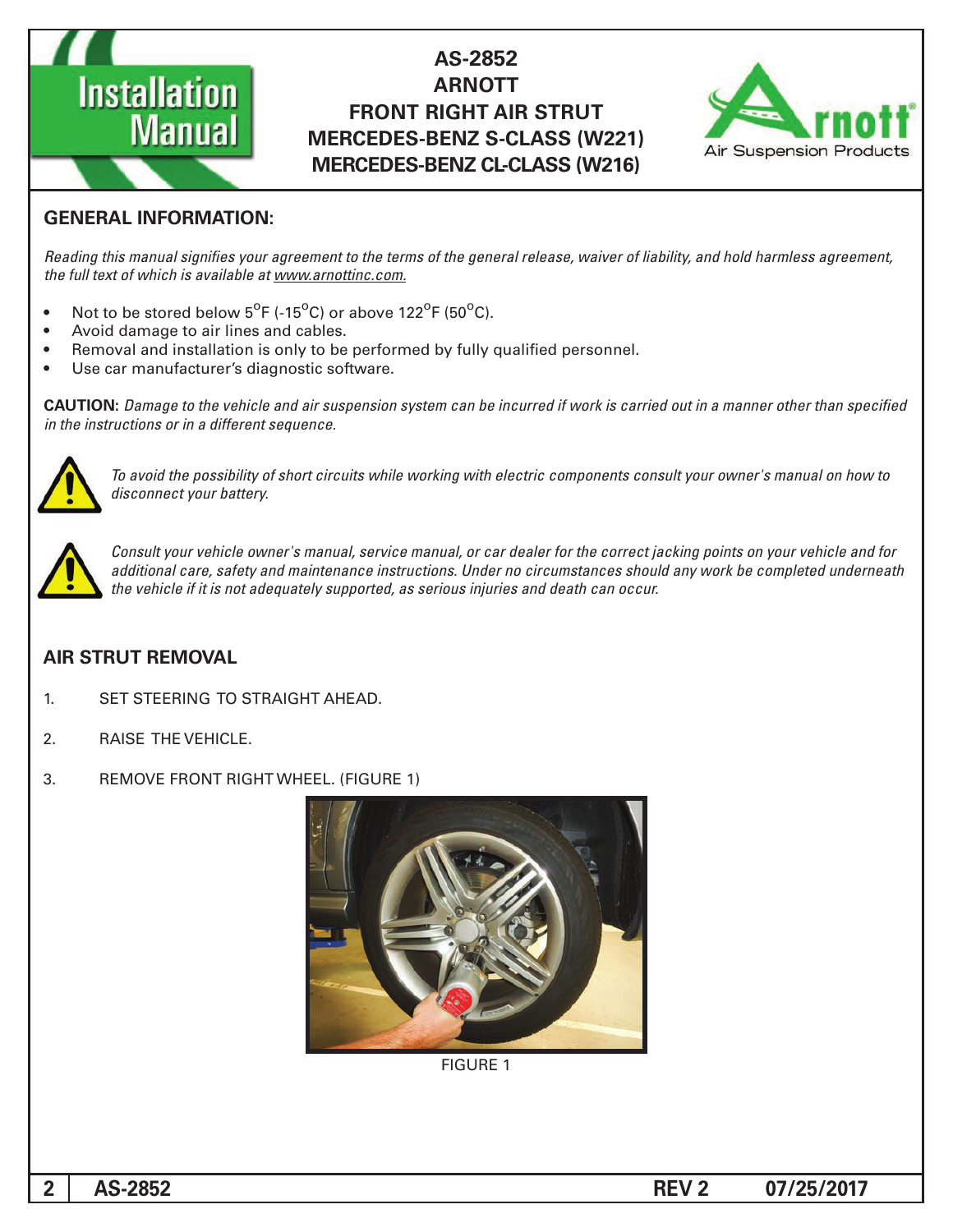**AS-2852 ARNOTT FRONT RIGHT AIR STRUT MERCEDES-BENZ S-CLASS (W221) MERCEDES-BENZ CL-CLASS (W216)** 



4. LOCATE THE AIR STRUT'S WIRING BLOCK INSIDE THE WHEEL WELL. REMOVE THE METAL RETAINING CLIP AND THE TWO (2) ELECTRICAL PLUGS. (FIGURES 2, 3)



**Installation** 

**Manual** 

FIGURE 2 FIGURE 3



5. CUT THE CABLE TIE AND REMOVE THE WIRING BRACKET FROM THE AIR STRUT. (FIGURES 4, 5)



FIGURE 4 FIGURE 5



6. LOOSEN AND REMOVE THE LOWER MOUNTING NUT. (FIGURE 6)



**FIGURE 6** 

**185-2852 185-2852 185-2852 185-2852 185-2852 185-2852 185-2852 185-2852**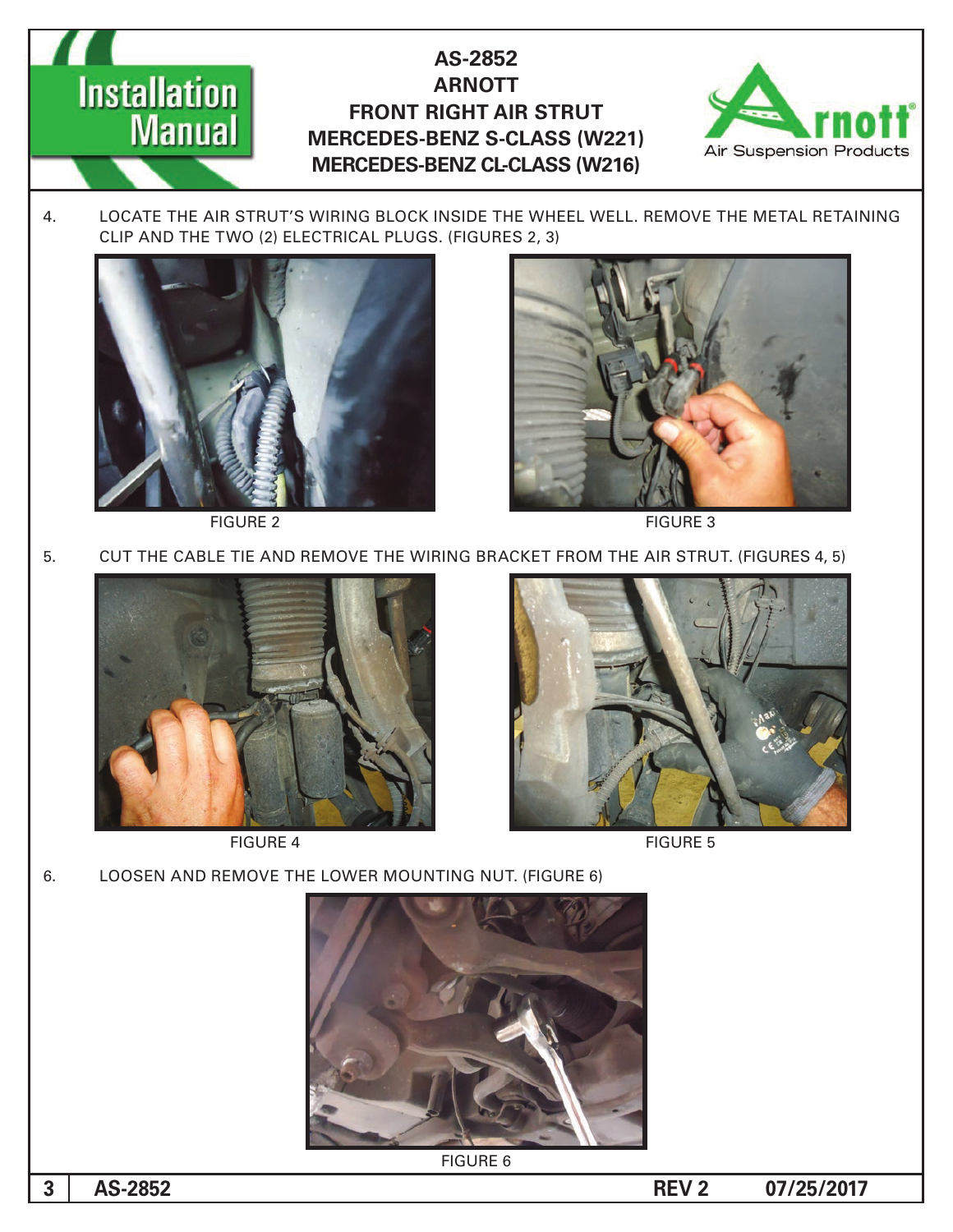